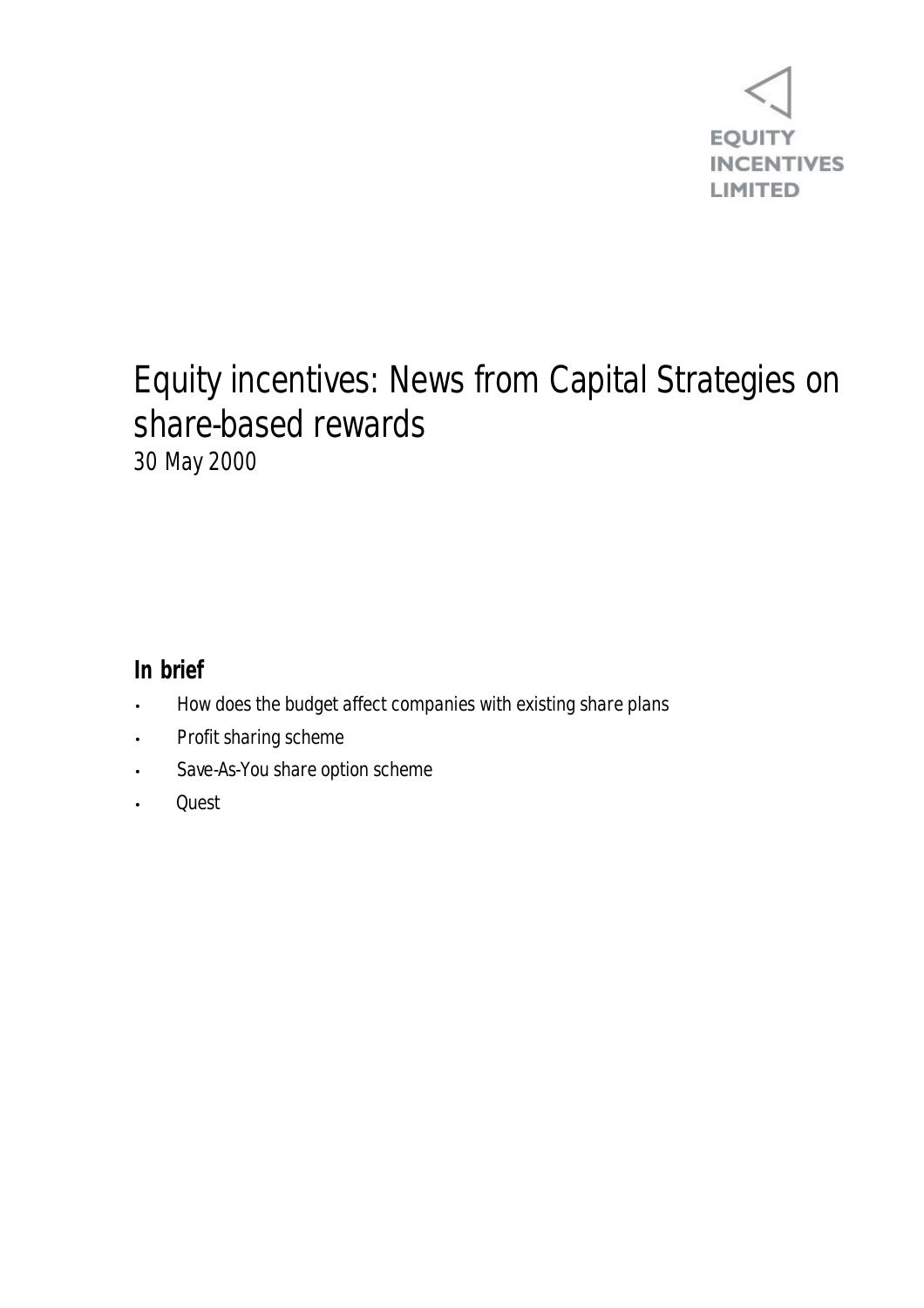# How does the Budget affect companies with existing share plans?

One of the most common questions in the lead up to the Budget this year was *How will all this affect my share plan?* The aim of this newsletter is to answer that question in relation to the four main approved share plans: the Company Share Option Plan, the Profit Sharing Scheme, the Save-As-You-Earn Share Option Scheme and the QUEST.

#### **CSOP EMI**

| As few as one employee or as<br>many as all employees                                                                                                                               | Between one and fifteen emp                                                                                                                                                                                          |
|-------------------------------------------------------------------------------------------------------------------------------------------------------------------------------------|----------------------------------------------------------------------------------------------------------------------------------------------------------------------------------------------------------------------|
| Any company                                                                                                                                                                         | A company must have gross<br>of less than £15m, be a tradi<br>mpany, not carrying out certa<br>cluded activities, trading in the<br>and, if a group, have only qua<br>subsidiaries                                   |
| Any one employee can hold<br>options at any one time over<br>shares worth up to £30,000                                                                                             | Any one employee can hold o<br>at any one time over shares v<br>up to £100,000                                                                                                                                       |
| Shares must conform with<br>regulations set out in legislation                                                                                                                      | Any type of shares, including<br>voting and forfeitable shares<br>provided they are ordinary<br>shares, non-redeemable and<br>convertible                                                                            |
| Corporate performance targets<br>can be used                                                                                                                                        | Either corporate or individual<br>performance targets can be u                                                                                                                                                       |
| After three years and before ten<br>years and no more frequently<br>than every three years                                                                                          | Any time before the tenth anr                                                                                                                                                                                        |
| Only at the market value of the<br>shares or the date they were<br>granted or at a premium to that<br>market value                                                                  | At market value, at a discount<br>market value, at nil cost (i.e.<br>employee can call for them fr<br>or at a premium                                                                                                |
| If the time limits are complied<br>with, there is no income tax or<br>national insurance on the<br>employee when he exercises and<br>he will pay capital gains tax when<br>he sells | For market value or premium<br>options, no income tax or<br>national insurance on<br>exercise and capital gains tax<br>on sale but with business ass<br>taper relief dating back to<br>the date the option was grant |
|                                                                                                                                                                                     |                                                                                                                                                                                                                      |

### **Company Share Option Plan**

Before the Budget, the Company Share Option Plan, or CSOP, was the only Inland Revenue approved plan that allowed a company complete discretion as to which employees should participate and how much they should receive. The CSOP remains untouched by the Budget, but is in effect supplemented by the Enterprise Management Incentives Plan, a new discretionary share option plan which has been covered in detail in previous editions of eQUITY INCENTIVES. The main differences between the CSOP and EMI are:

**Teen employees** 

**We gross assets** be a trading coout certain exding in the UK e only qualifying

an hold options **shares worth** 

**Including non**dinary able and not

can be used

tenth anniversary

a discount to cost (i.e. an or them free)

gains tax iness assets was granted

For discounted or nil-cost options, income tax and national insurance on the difference between the market value at the date of grant and the exercise price only, the rest chargeable to capital gains tax on sale with business assets taper relief dating back to date the option was granted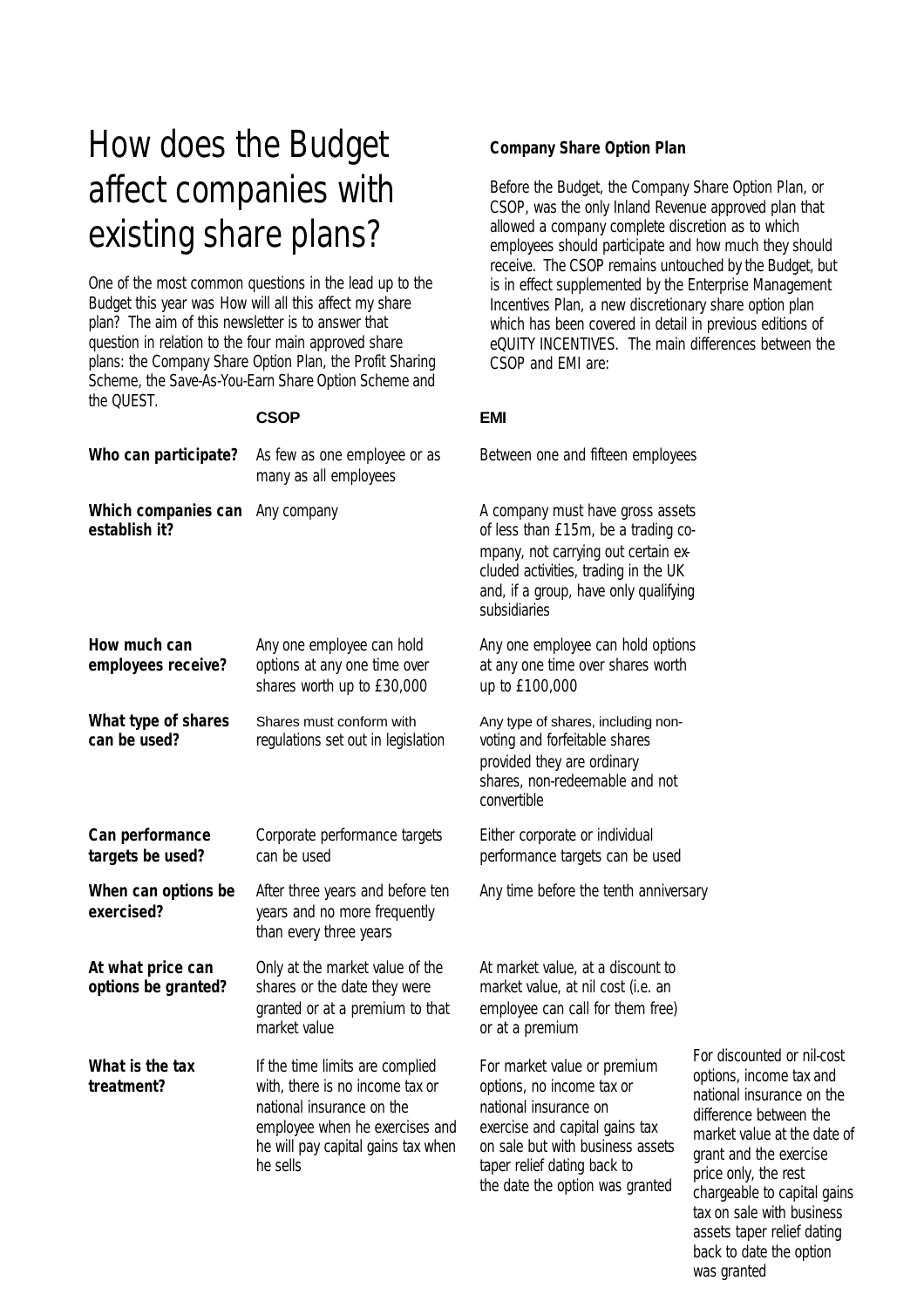If you have a CSOP, you can still establish an EMI Plan and may wish to do so as an extra incentive for your key staff. If your staff already hold CSOP options, they can receive EMI options but the amount they can receive is reduced by the value of the CSOP options they receive. So if an employee holds £30,000 of CSOP options, he can only receive £70,000 of EMI options.

For further information on EMI, visit our dedicated website at http://www.emi-online.co.uk or email ruth.wooffindin@capitalstrategies.co.uk.

### Profit Sharing Scheme

Whereas the CSOP has in effect been supplemented by the EMI Plan, the Profit Sharing Scheme (PSS) has been replaced by the New All Employee Share Plan. The Budget is phasing out the PSS – a company will not be able to establish a PSS after 5 April 2001 and no more tax free appropriations may be made by a PSS after 5 April 2002.

In its place, the New All Employee Share Plan (which the Finance Bill refers to as the ESOP) allows a company to offer:

- free shares tax-free
- shares for purchase by employees from pre-tax salary (Partnership Shares), and
- free shares (Matching Shares), also tax-free, in proportion to the number of Partnership Shares an employee buys

A company can choose which of these to offer – the Free Shares element is the most similar to the PSS but even so there are some changes:

- the annual limit is a fixed £3,000, which for those employees who earn over £30,000 will be lower than the limit under the PSS
- shares must be held with the ESOP for five years before they are completely free of income tax on withdrawal, though the income tax is mitigated after three years
- employees can be required to forfeit their shares if they leave within three years of receiving them
- employees must withdraw their shares from the ESOP if they leave the company
- if an employee keeps their shares within the ESOP until he sells them, he will pay no capital gains tax
- shares used for the ESOP can be non-voting and/or have limited dividends
- shares can be distributed according to objective performance measures

The big attraction for companies includes the following:

- Partnership Shares allow creation of employee share ownership without any cost to the company;
- Free Shares can be allocated according to performance;
- Non-voting shares can be used;
- the company need no longer see the phenomenon which was particularly unpopular with the PSS – allocating shares on Monday to an employee who left on Tuesday but who remained entitled to them.

At first glance, the plan may look less attractive to employees then the PSS - for example they have to hold their shares for longer to avoid income tax, and the overall value limits are less. But the fact that any capital gains tax can be avoided is very attractive. In addition, employees have the ability to buy Partnership Shares from their pre-tax salary and get further Matching Shares if they do so, which makes the ESOP more attractive.

For more information on the new ESOP, visit our website at http://www.esop.co.uk or email

ruth.wooffindin@capitalstrategies.co.uk. If you are concerned about the effect of the Budget on your PSS and wish to discuss this, please call Ruth Wooffindin on 020 7256 8000 or email her, again at ruth.wooffindin@capitalstrategies.co.uk.

### Save-As-You-Earn Share Option Scheme

The future of the Save-As-You-Earn Share Option Scheme (SAYE) caused a great deal of concern amongst many companies, particularly quoted companies. The SAYE Scheme has not been affected by the Budget and will